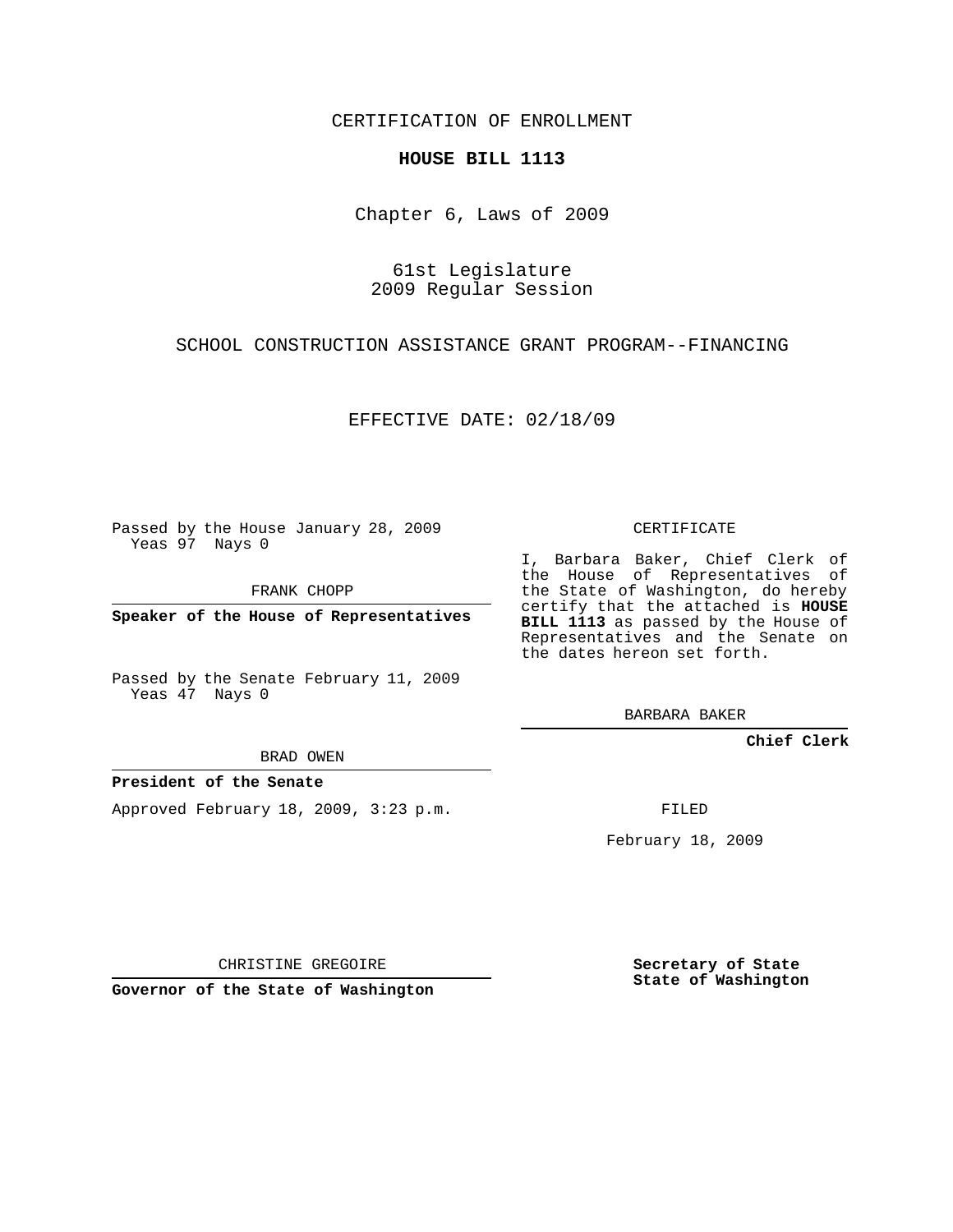# **HOUSE BILL 1113** \_\_\_\_\_\_\_\_\_\_\_\_\_\_\_\_\_\_\_\_\_\_\_\_\_\_\_\_\_\_\_\_\_\_\_\_\_\_\_\_\_\_\_\_\_

\_\_\_\_\_\_\_\_\_\_\_\_\_\_\_\_\_\_\_\_\_\_\_\_\_\_\_\_\_\_\_\_\_\_\_\_\_\_\_\_\_\_\_\_\_

Passed Legislature - 2009 Regular Session

## **State of Washington 61st Legislature 2009 Regular Session**

**By** Representatives Driscoll, Warnick, Dunshee, Probst, Carlyle, Wallace, White, Chase, Ormsby, Seaquist, Simpson, Goodman, Wood, Sullivan, Maxwell, Orwall, Hinkle, and Santos

Read first time 01/14/09. Referred to Committee on Capital Budget.

 AN ACT Relating to financing the school construction assistance grant program; amending 2008 c 328 s 5001 (uncodified); adding a new chapter to Title 43 RCW; making an appropriation; and declaring an emergency.

BE IT ENACTED BY THE LEGISLATURE OF THE STATE OF WASHINGTON:

 NEW SECTION. **Sec. 1.** For the purpose of providing funds to finance the school construction assistance grant program described and authorized by the legislature in the capital appropriations acts for the 2007-2009 and 2009-2011 fiscal biennia, and all costs incidental thereto, the state finance committee is authorized to issue general obligation bonds of the state of Washington in the sum of one hundred thirty-three million dollars, or as much thereof as may be required, to finance these projects and all costs incidental thereto. Bonds authorized in this section may be sold at such price as the state finance committee shall determine. No bonds authorized in this section may be offered for sale without prior legislative appropriation of the net proceeds of the sale of the bonds.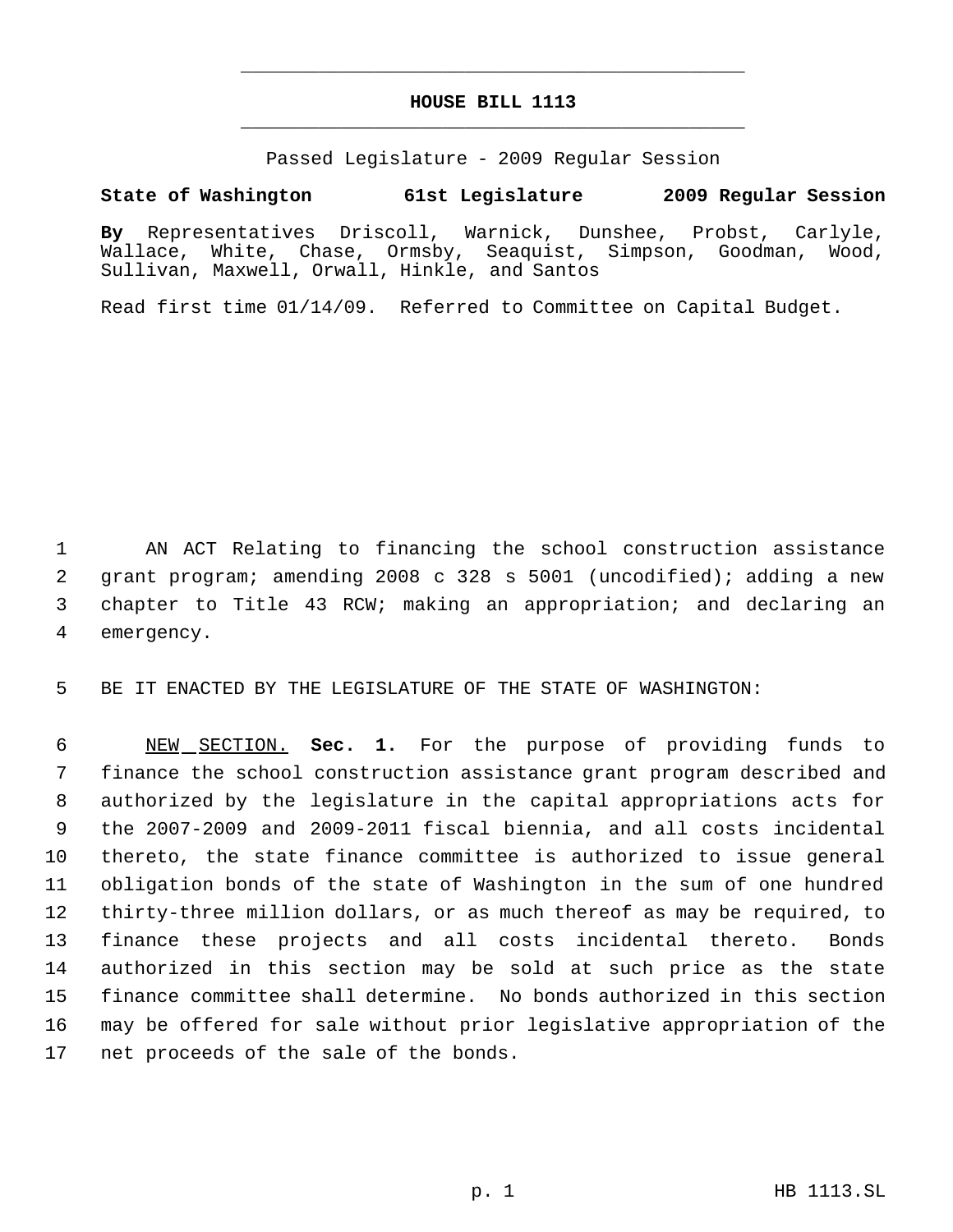NEW SECTION. **Sec. 2.** The proceeds from the sale of the bonds authorized in section 1 of this act shall be deposited in the state building construction account created by RCW 43.83.020. If the state finance committee deems it necessary to issue taxable bonds in order to comply with federal internal revenue service rules and regulations pertaining to the use of nontaxable bond proceeds, the proceeds of such taxable bonds shall be transferred to the state taxable building construction account in lieu of any deposits otherwise provided by this section. The state treasurer shall submit written notice to the director of financial management if it is determined that any such transfer to the state taxable building construction account is necessary. Moneys in the account may be spent only after appropriation.

 These proceeds shall be used exclusively for the purposes specified in this section and for the payment of expenses incurred in the issuance and sale of the bonds issued for the purposes of this section, and shall be administered by the office of financial management subject to legislative appropriation.

 NEW SECTION. **Sec. 3.** (1) The debt-limit general fund bond retirement account shall be used for the payment of the principal of and interest on the bonds authorized in this act.

 (2) The state finance committee shall, on or before June 30th of each year, certify to the state treasurer the amount needed in the ensuing twelve months to meet the bond retirement and interest requirements on the bonds authorized in section 1 of this act.

 (3) On each date on which any interest or principal and interest payment is due on bonds issued for the purposes of this act, the state treasurer shall withdraw from any general state revenues received in the state treasury and deposit in the debt-limit general fund bond retirement account an amount equal to the amount certified by the state finance committee to be due on the payment date.

 NEW SECTION. **Sec. 4.** (1) Bonds issued under sections 1 through 3 of this act shall state that they are a general obligation of the state of Washington, shall pledge the full faith and credit of the state to the payment of the principal thereof and the interest thereon, and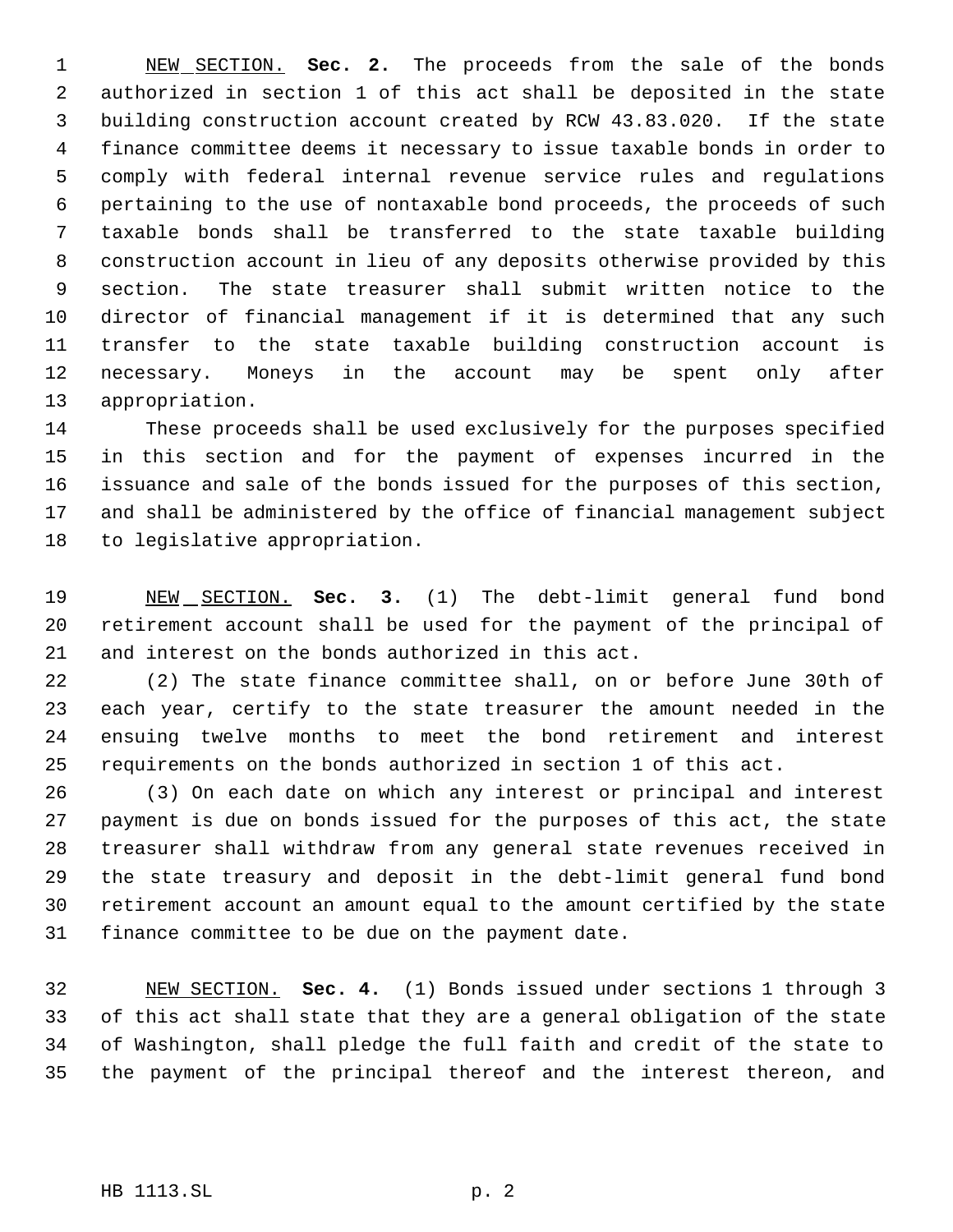shall contain an unconditional promise to pay the principal and interest as the same shall become due.

 (2) The owner and holder of each of the bonds or the trustee for the owner and holder of any of the bonds may by mandamus or other appropriate proceeding require the transfer and payment of funds as directed in this section.

 NEW SECTION. **Sec. 5.** The legislature may provide additional means for raising moneys for the payment of the principal of and interest on the bonds authorized in section 1 of this act, and sections 2 and 3 of this act shall not be deemed to provide an exclusive method for the payment.

 **Sec. 6.** 2008 c 328 s 5001 (uncodified) is amended to read as follows:

# **FOR THE SUPERINTENDENT OF PUBLIC INSTRUCTION**

School Construction Assistance Grants (08-4-200)

 The appropriations in this section are subject to the following conditions and limitations:

 (1) For state assistance grants for purposes of calculating square foot eligibility, kindergarten student headcount shall not be reduced by fifty percent.

 (2) The legislature has made a commitment to phase in all-day kindergarten programs beginning with the 2007-08 school year. However, the legislature finds that one potential barrier to successful expansion of all-day kindergarten programs may be a lack of facilities that meet the requirements of an all-day kindergarten program. The office of the superintendent of public instruction, in consultation with the school facilities citizen advisory panel, shall examine alternatives for addressing school facilities needs for all-day kindergarten programs, including adapting existing unused space, creating innovative public-private partnerships and partnerships with early learning providers, shifting the location of current programs within a district or a school, and temporary, limited use of portables. The office of the superintendent of public instruction shall submit a report to the capital budget committee of the house of representatives and the ways and means committee of the senate by September 1, 2007,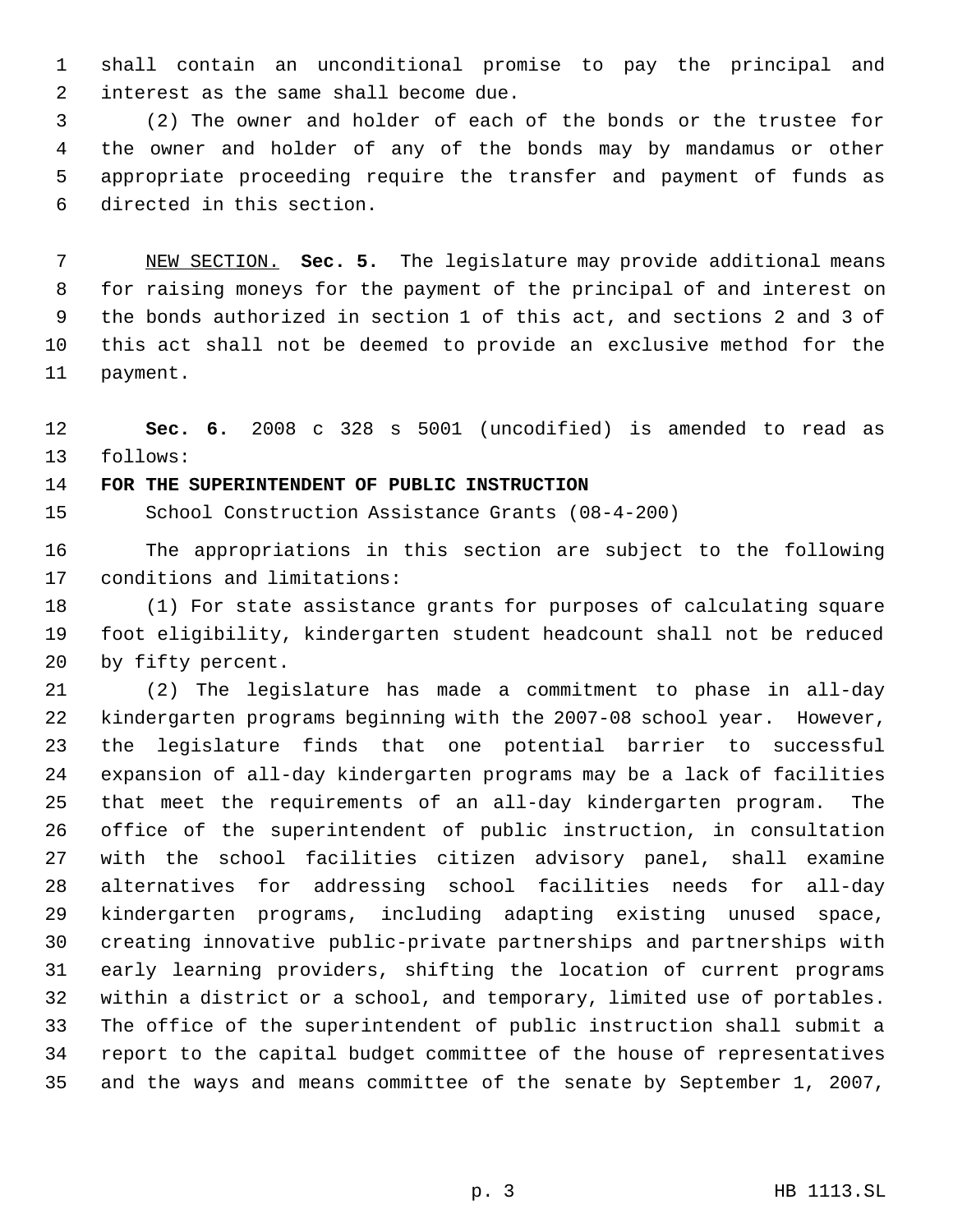with recommendations on preferred alternatives and an analysis of the feasibility and cost of implementing the alternatives.

 (3) Within the amounts appropriated in this section, the office of the superintendent of public instruction shall review and evaluate the cost and other implications of changing the current annual release cycle for the school construction assistance program. The office of the superintendent of public instruction shall prepare a report resulting from their review and evaluation by December 1, 2008. This report must include a specific plan for implementing the change in the 2009-2011 biennium.

Appropriation:

| 12 | State Building Construction Account--State $((\frac{22}{72}, \frac{394}{100})$ |
|----|--------------------------------------------------------------------------------|
| 13 | \$152,394,000                                                                  |
| 14 | Common School Construction Account--State $($ $($ \$769,185,000) $)$           |
| 15 | \$639,185,000                                                                  |
| 16 | Common School Reimbursable Construction                                        |
| 17 | Account--State \$180,000                                                       |
| 18 | Subtotal Appropriation 5791,759,000                                            |
| 19 | Prior Biennia (Expenditures) \$0                                               |
| 20 | Future Biennia (Projected Costs) $\ldots$ \$3,495,689,000                      |
| 21 |                                                                                |

 NEW SECTION. **Sec. 7.** Sections 1 through 5 of this act constitute a new chapter in Title 43 RCW.

 NEW SECTION. **Sec. 8.** This act is necessary for the immediate preservation of the public peace, health, or safety, or support of the state government and its existing public institutions, and takes effect immediately.

 NEW SECTION. **Sec. 9.** If any provision of this act or its application to any person or circumstance is held invalid, the remainder of the act or the application of the provision to other persons or circumstances is not affected.

 NEW SECTION. **Sec. 10.** This act is necessary for the immediate preservation of the public peace, health, or safety, or support of the

## HB 1113.SL p. 4